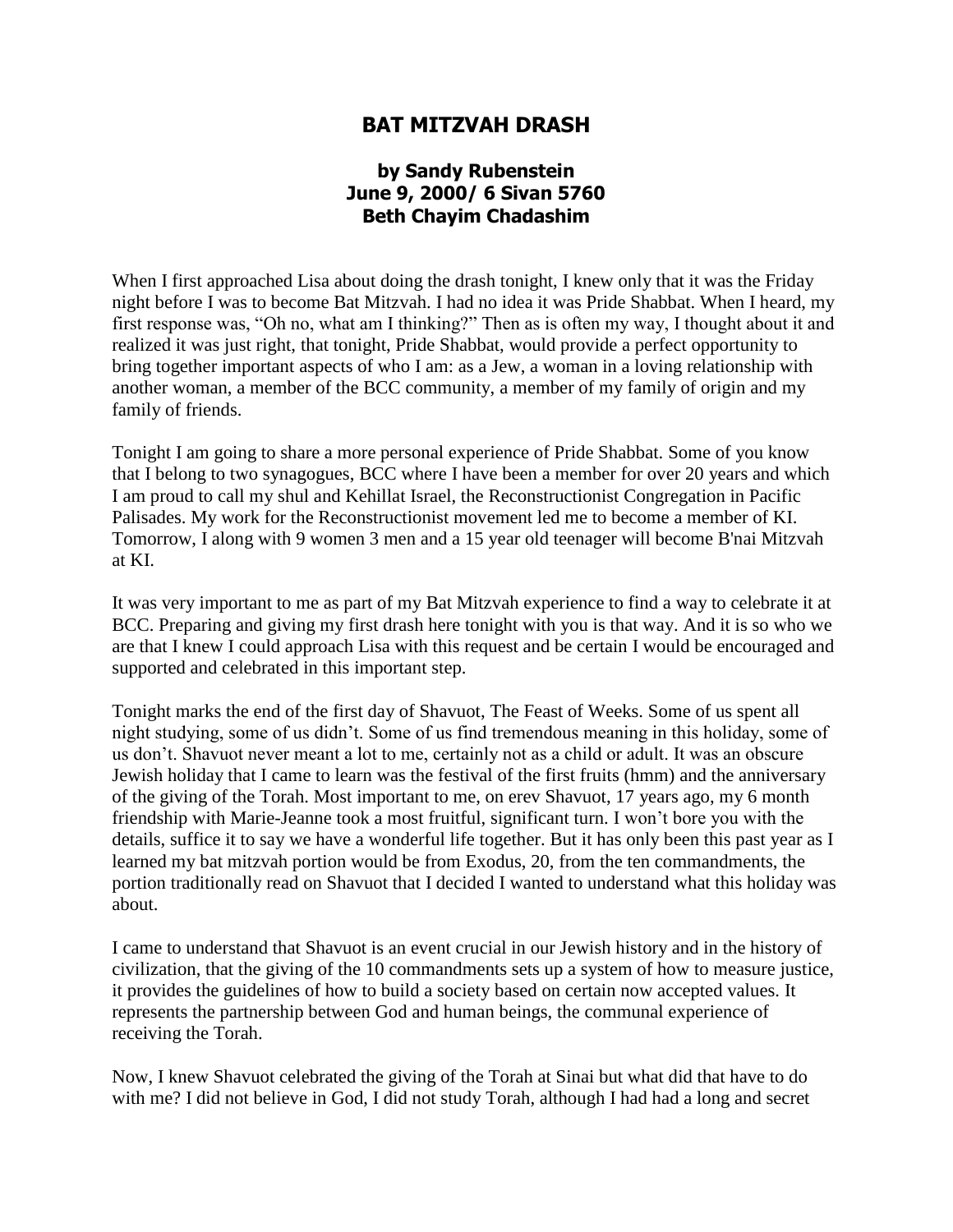desire to do so. I always had a respect for and perhaps felt a bit intimidated by people who studied torah, read and discussed the weekly portion, people who got all excited and impassioned about some obscure portion of text, trying to discern if a Hebrew word meant this or that. Part of me thought, Why are they wasting their time on this?

This has no meaning. And another part of me was envious. I yearned to understand the meanings, to feel the excitement in reading and dissecting a text. Somehow through the 2 year process of preparing to become Bat Mitzvah, I have come to taste that excitement. I still often wonder about the relevance of some of these texts to our lives today but I have come to understand that figuring out what does and does not have relevance is all part of our search for meaning. During this time, I gained some insight, some knowledge and a hunger and desire to learn more about our tradition. It became unacceptable to me to just say the Hebrew words of our prayers. I want to know what they mean as I say them. What are we saying when we say the Shma or the Veahavta or the Kaddish? My heart and mind have opened during this time to allow another part of me to emerge. It is very exciting and at the same time confusing and somewhat scary.

So what you might ask does this have to do with Pride Shabbat? Everything if pride means expressing all of who you are, if it means embracing more of yourself as a Jew, a lesbian, gay man, bisexual, heterosexual or transgendered person. Did I leave anyone out? It means expressing pride in being a whole person. When we can find ways to express all parts of ourselves we can be proud of who we are. Some people wonder why we would seek out a synagogue that has as a central part of its founding mission, the outreach to gay and lesbian Jews. We seek out such a shul because it encourages us to be part of community, to explore and express our Jewish and our queer identities in an accepting and supportive environment. It encourages pride in all aspects of who we are.

I am proud to be a member of BCC and have gained pride in myself as a member of BCC. BCC promotes pride through the opportunity of unlimited possibilities. Possibilities for growth, experimentation and self expression. Possibilities for Harriet Perl and Jesse Jacobs to create non sexist inclusive language in our prayer book more than 25 years ago. Possibilities for members such as Jerry Hanson, Davi Cheng, Haim Ainsworth, Shari Fern Katz and Victoria Delgadillo to create beautiful stained glass windows for our shul. Possibilities to study torah for the first time, to give a drash or to lead a service. Possibilities to explore issues related to sexuality and literature.

Possibilities for Robin Baltic to create an event like the great chefs or for me to form and chair nashim l'nashim. Possibilities to create a community where women and men are equal partners, gaining mutual respect for one another. Possibilities for skill building and gaining new knowledge, possibilities to be a leader, a member of community, to be valued equally for who you are whatever your financial means. BCC provides possibilities to learn and sing and pray and grieve and celebrate with a community led by our gifted clergy Lisa and Fran and our lay leadership. BCC encourages pride in who we are and provides the opportunity to "come out" in the best sense of the term.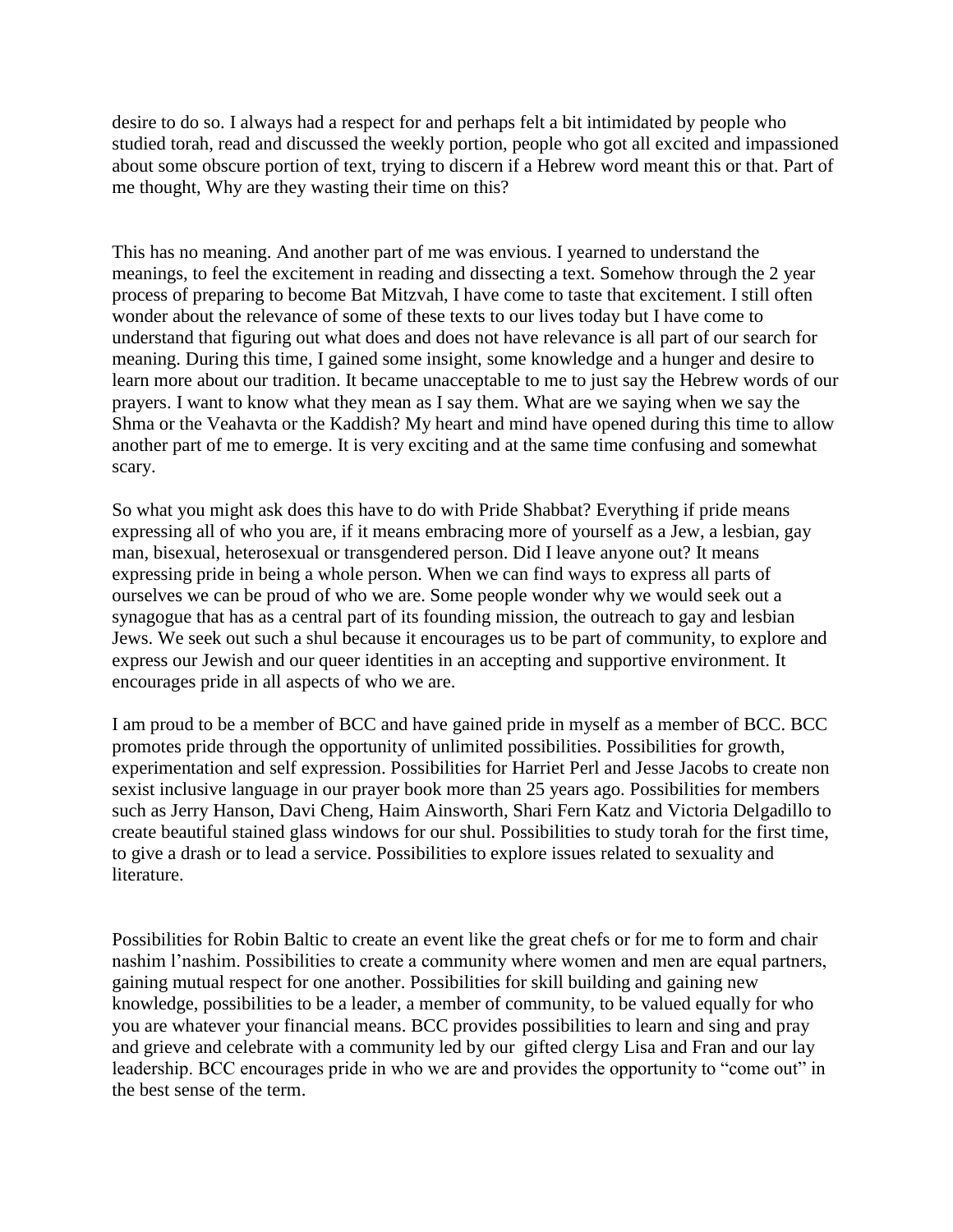In a sense Shavuot is another "coming out" story. It is about revelation, about encountering God, accepting a relationship as a people with God. It is about God saying, accept me, not those other gods, about building a society based on agreed upon values. Coming out as a lesbian, gay or bisexual person is also about revelation. It is about accepting your true self and the process of coming to live your life based upon certain truths. Both involve transformation and change. Both involve tremendous challenges, both can bring pain and great joy. Both are life changing . Both involve rejecting false gods.

The process of becoming Bat Mitzvah has also been a coming out process. The verses for my Bat Mitzvah portion Exodus, Chapter 20, verses 5 and 6, the second commandment, read Lo tish tachaveh lahem ve lo taavdaim lahem ki ani anochi adonai elohecha... You shall not bow down to them, you are not to serve them, For I, Adonai your God am an impassioned God, visiting the guilt of the parents upon the children, upon the 3rd and upon the 4th generations of those who reject me but showing kindness to the thousandth generation of those who love and keep my commandments.

The verses are about accepting a belief in God, entering into a partnership with God, about conditional love and the impact of one generation on another. As I indicated earlier, this was a foreign concept to me. I was raised proud to be a Jew but a secular Jew. I was taught about Jewish history and Yiddish culture and literature. I was taught the values of Tikkun Olam, repairing the world, social justice and how people should treat one another. I have great pride in that Jewish education and upbringing and I thank my parents, my mother who is here tonight and my father who recently passed away, for giving me such a rich heritage and strong Jewish identity.

But it has only been as an adult, through my involvement here at BCC and most recently and significantly with my involvement with Reconstructionist Judaism that I can come out in another way. Over the last years I have found different meaning as a Jew. I have found meaning in prayer, in ritual, in Judaism. I can now say, I believe in God. Wow! What that means exactly I imagine I will be exploring for a long time. But like the Jews at Sinai, I have entered into a relationship with God. Arthur Waskow in Seasons of our Joy, talks about how for the pharisees and later the rabbis, the process of their own wrestling with Torah was the way for them to meet God. I think I understand now a bit of what they mean.

My friend, Michael Main, shared a midrash with me that I would like to share with you. It says,"When God gave the commandments at Mt. Sinai, God spoke to the Children of Israel in a divine Voice so powerful that the Israelites were too terrified to hear anything beyond the very first word of the very first commandment. Since even that was too much to bear, God arranged it so they only heard the first letter of the first word. The first word is Anochi ('I am'), and the first letter is an alef, which is silent. so the rabbis teach us that what the Jewish people heard when God spoke was the Divine Silence of the mitzvot. With that Divine Silence, each person experienced his or her own unique divine revelation".

The people of Israel at Sinai became a holy people by accepting the Torah. The people of Israel had to learn what that meant and so do I. I believe Torah in its most expansive definition is a